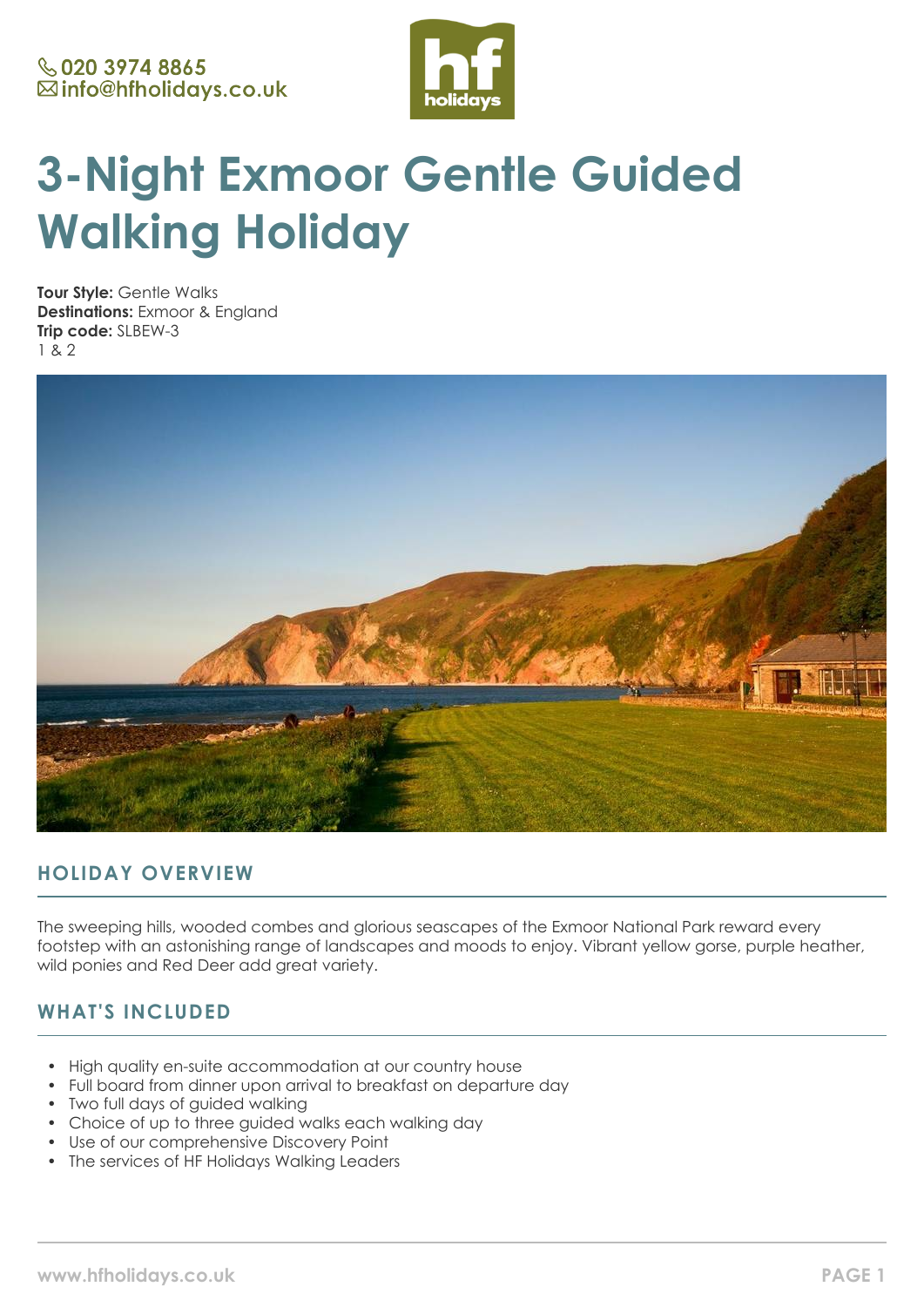# **HOLIDAYS HIGHLIGHTS**

- Discover the sweeping hills, wooded combes and glorious seascapes of the Exmoor National Park reward every footstep with an astonishing range of landscapes and moods to enjoy
- Look out for the vibrant yellow gorse, purple heather, wild ponies and Red Deer add great variety
- Let your leader bring classic routes and offbeat areas to life as you explore Exmoor
- On an evening enjoy the character and charm of Holnicote House where you can relax and re-live the days adventures

#### **ITINERARY**

#### **Day 1: Arrival Day**

You're welcome to check in from 4pm onwards.

Enjoy a complimentary Afternoon Tea on arrival.

## **Day 2: Holnicote And Selworthy Beacon**

**Option 1 - Two Villages Walk**

Distance: 4 miles (6.5km)

Ascent: 550 feet (180m)

In Summary A circular walk taking in the pretty picture postcard villages of Allerford and Bossington before returning to the house.

Highlight: The far reaching view from the side of Selworthy Beacon over the top of the aforementioned pretty villages, and along the coast of Porlock Bay is truly breathtaking.

#### **Option 2 - Bossington & Selworthy**

Distance: 7 miles (11km)

Ascent: 1,000 feet (300m)

In Summary A circular walk exploring the countryside and villages around Holnicote House. Our route takes us to the coast via the village of Bossington, returning along the wooded slopes to charming Selworthy village.

Highlight: Selworthy village was rebuilt in 1828 by the Acland family to house the elderly workers of the Holnicote estate. The tea room is a delightful spot to relax in towards the end of the walk.

**Option 3 - Selworthy Beacon**

Distance: 7½ miles (12km)

Ascent: 1,350 feet (420m)

In Summary Ascend through the woods to the Iron Age hillfort and the glorious viewpoint of Selworthy Beacon. After a hilltop walk we'll descend through the fields to Selworthy village.

Highlight: Its a steep climb to the top of Selworthy Beacon, but your efforts will be rewarded with a great view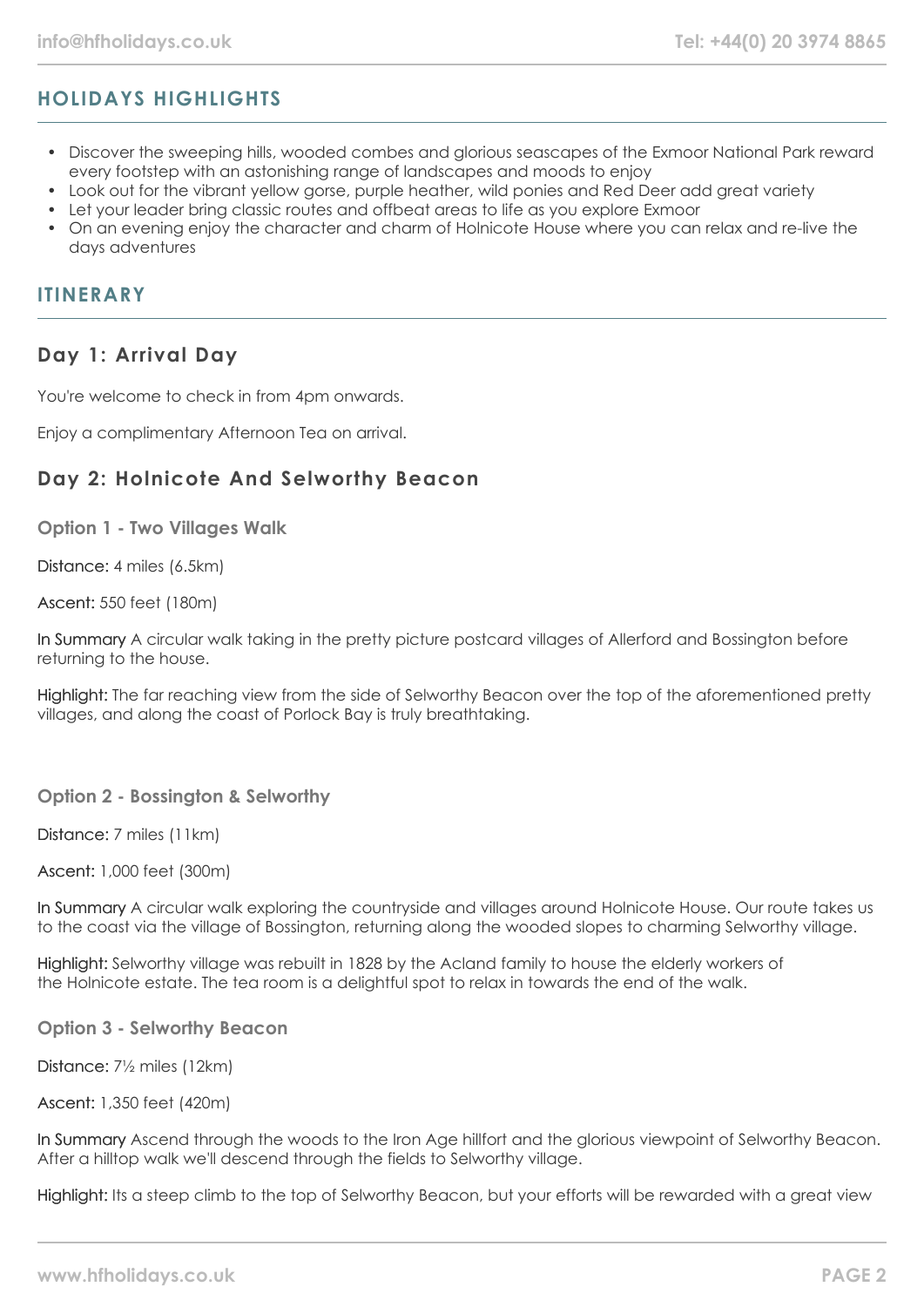north over the Bristol Channel and south towards the hills of Exmoor.

## **Day 3: Valley And Hills To Dunster Castle**

**Option 1 - Carhampton To Dunster**

Distance: 4 miles (6.5km)

Ascent: 150 feet (60m)

In Summary A leisurely stroll out to the coast and along to Dunster Beaches Nature Reserve and back in to Dunster via the station of the local steam heritage line.

Highlight: The wander along the sands and shingles of Blue Anchor Bay.

**Option 2 - Headon Cross To Dunster**

Distance: 5½ miles (9km)

Ascent: 700 feet (220m)

In Summary A steady climb through the woods up onto the ridgeback of Wootton Common before a steady descent all the way down into Dunster.

Highlight: The fantastic and easily obtained view from the top of the ridge on Wootton Common.

#### **Option 3 - Over The Hills To Dunster**

**Distance:** 8½ miles (14km)

**Ascent:** 1,550 feet (480m)

In Summary Walk from Holnicote House to historic Dunster. Our route takes us through the woods to the viewpoint at Webber's Post, then enjoy the fine views as we follow the ridge over Wootton Common.

Highlight: Dunster Castle was the home of the Luttrell family for over 600 years, and is now managed by the National Trust.

#### **Day 4: Departure Day**

Enjoy a leisurely breakfast before making your way home.

## **ACCOMMODATION**

#### **Holnicote House**

Lying near the attractive village of Selworthy, in the heart of the Exmoor National Park, historic Holnicote House stands within a series of peaceful gardens with spreading lawns. Once the centrepiece of an extensive 12,500 acre estate, the charming and characterful house was gifted to the National Trust in 1944. Since then it has been reimagined as a walkers' retreat, with wonderful access to the countryside. As well as 32 delightful bedrooms, there are two comfortable lounges and a sociable bar. The landscaped gardens are still part of the wider Holnicote Estate and provide a wonderful area to wander. Outside the house, explore wild Exmoor, walk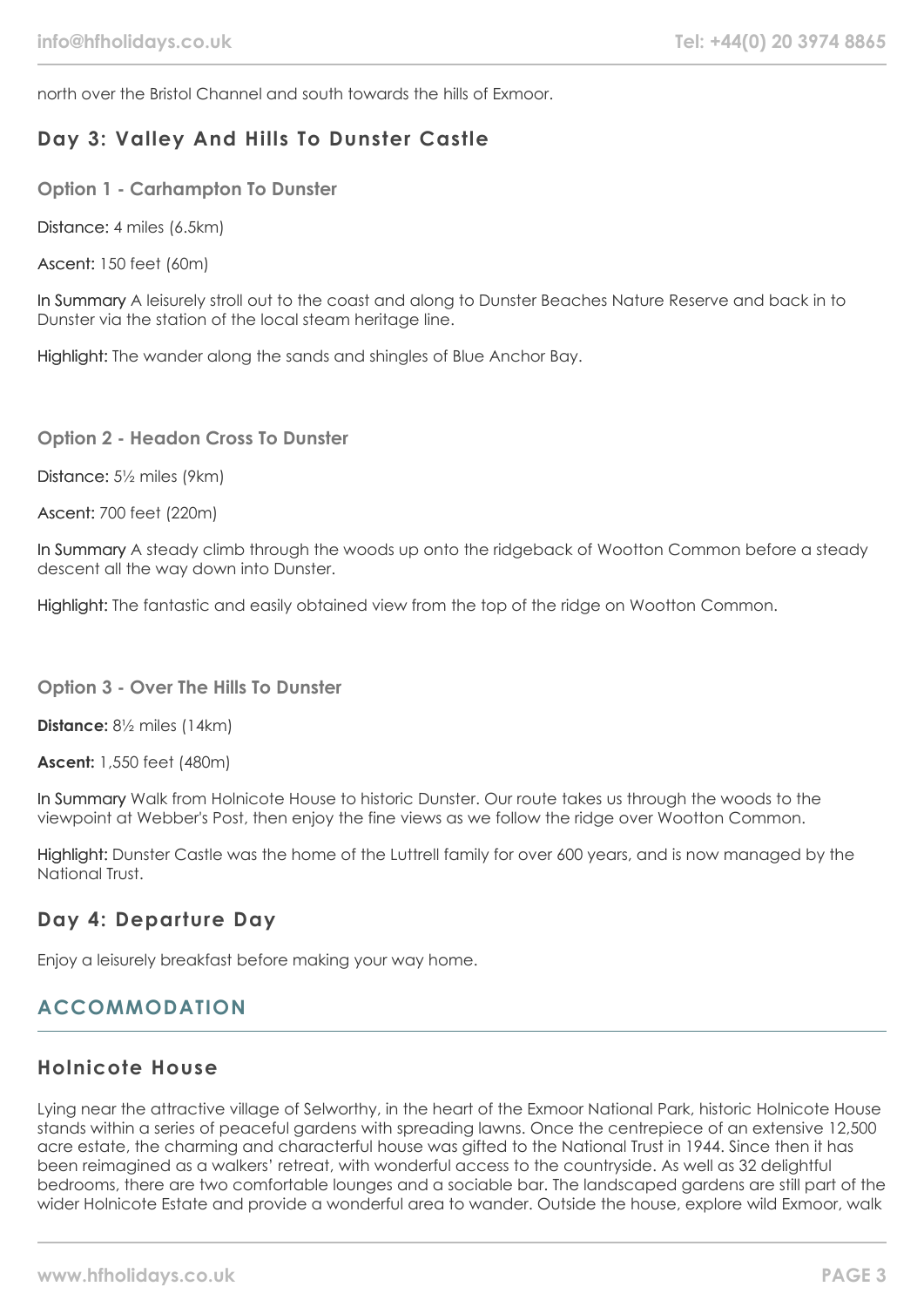in the Quantocks, climb Dunkery Beacon and stroll on the Somerset Coast Path with the opportunity to walk in the footsteps of Samuel Taylor Coleridge, drop in Dunster Castle, ride a Victorian cliff railway and watch for wildlife including the majestic red stags. Unfortunately our pool at Holnicote House will be closed for the duration of 2022 due to extensive maintenance requirements.

## **Country House Accommodation**

#### **Accommodation Info**

#### **Need To Know**

We appreciate that COVID-19 continues to impact the nations. The English, Scottish and Welsh governments are not always in sync, so measures in our country houses may vary between the nations. We thank all quests for adhering to the measures we have introduced to keep our guests, leaders and team members safe.

You can see our latest FAQs and guarantees at <https://www.hfholidays.co.uk/coronavirus-travel-advice>

#### **Ventilation, Physical Distancing Measures and Group Sizes around the Houses**

We will keep our public areas well ventilated; for your comfort you might want to pack an extra layer to keep you comfortable.

With the relaxation of physical distancing, we will be allowing larger groups to dine and relax in the bar together.

Hand sanitiser stations will be made available in frequently used public areas for guests and staff use. It is advisable to bring additional hand sanitiser for whilst you are out walking.

We always follow the latest regional government advice, but our one recommendation is don't forget your face mask! There is no requirement to wear a face covering in communal areas, but you may of course choose to. Some places throughout the UK may still require you to wear a mask even if the government legislation does not. With this in mind we suggest you bring a personal supply of face coverings for the duration of your stay.

#### **Servicing Bedrooms:**

At this stage we are not reintroducing our daily room servicing. Extra tea, coffee, milk, towels and toiletries will be available on request from our team. Bins can be left outside your door for emptying.

#### **COVID-19 Symptoms or Cases**

If a guest has symptoms of COVID-19 then they should inform the house team and immediately self-isolate to minimise any risk of transmission and make arrangements to request a COVID test. If a guest receives a positive test result, they should return home if they reasonably can. They should where possible use private transport but only drive themselves if they can do so safely. If a guest cannot reasonably return home, they should discuss their circumstances with the House Manager. Additional charges may be levied if a guest needs to self-isolate for longer than their planned holiday.

#### **What can you do to help keep everyone safe?**

- Wear a face mask/covering where required and please bring plenty of face coverings for the duration of your stay
- Carry/use hand sanitiser
- Wash your hands frequently with soap and water when possible
- Cover your mouth and nose with a tissue or your sleeve when you cough or sneeze
- Avoid passing round objects such as cameras & phones
- If you are displaying symptoms of Coronavirus, please do not travel to an HF Holidays House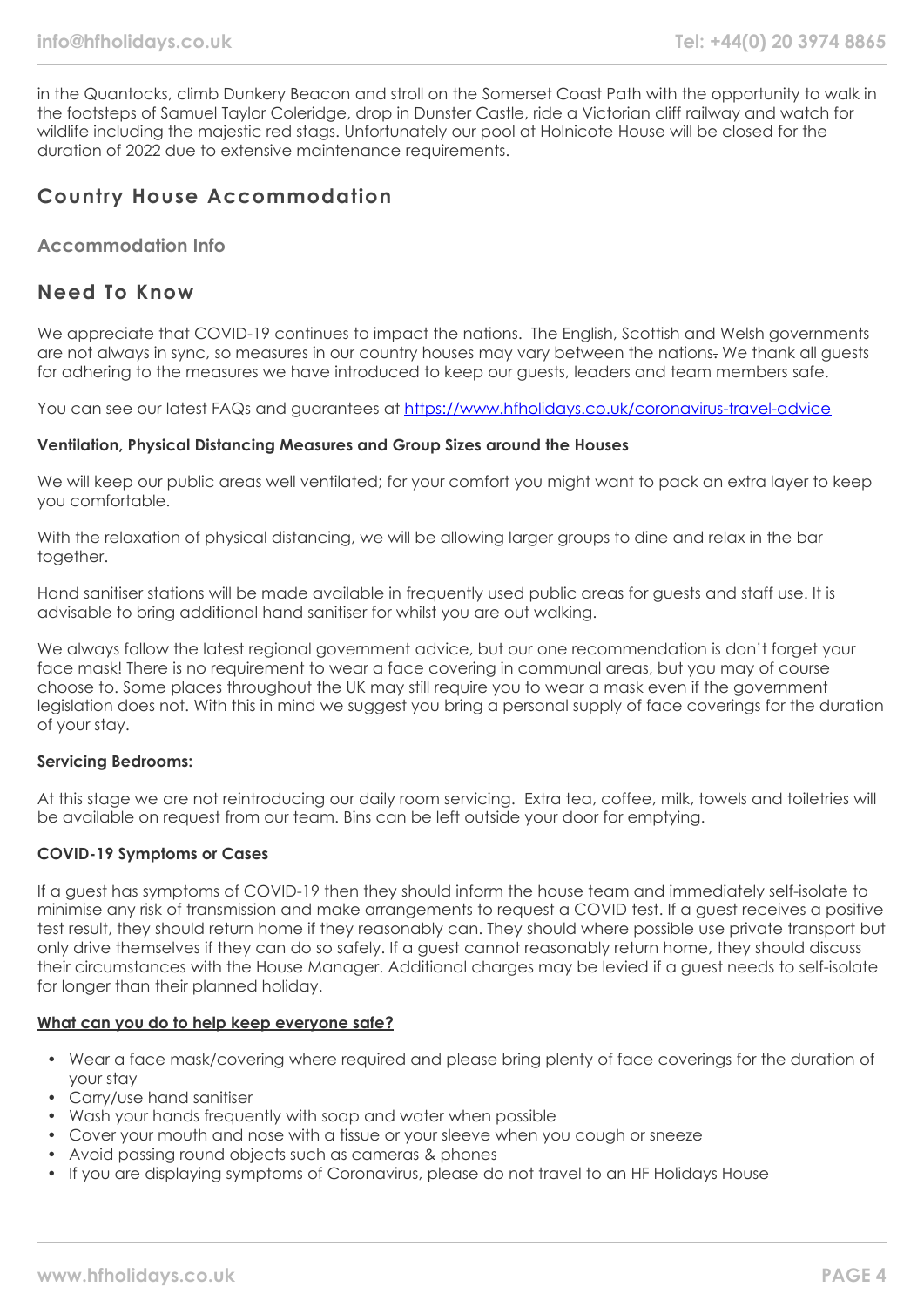## **Rooms**

Tea & coffee-making facilities, TV, Hairdryer, Toiletries, Wi-Fi

Stay in one of the main building's bright, beautifully presented rooms or in the thatched cottages in the grounds, called Butlers and Guns respectively. With 32 bedrooms, Holnicote House has plenty of space and there's a range of Classic, Premium and Superior Rooms to choose from: the best rooms are on the first floor and decorated in keeping with the National Trust estate, with plenty of space and great views over the back garden, reaching out across Crawter Hill and Dunkery Hill, Somerset and Exmoor's highest point. Ask for numbers 1 or 4 to feel suitably special.

All 'Classic' rooms are ensuite and furnished to a high standard. There are also several 'Premium' and 'Superior' Rooms that are either larger or have a desirable view, a more luxurious mattress and larger television – upgrade your stay for just an extra £15-25 per person per night. You can choose a specific room for an extra £30 per room, subject to availability. Upgrade supplements still apply.

#### **Check in:**

Check in opens at **4pm** for all guests. Guests will be unable to access any of the Country House facilities, including leaving luggage before 4pm.

We are delighted to invite you to enjoy a complimentary Afternoon Tea on arrival. Relax and meet your fellow guests and leaders.

#### **Check out:**

Check out time: **10am**

Please note, you will need to settle your bill before departure and payment will only be possible by card. Gratuities and donations to the Pathway Fund can also be made by card.

## **Facilities**

Free Wi-Fi, boot room and drying room, attractive garden, multi-purpose activity room, lounge, library and board games to borrow

After a day walking on Exmoor or exploring the heath and moorland, come back to the house and its specially tailored walkers' facilities. Relax by sitting in the pretty gardens or challenge a fellow guest to a game of croquet. For something equally relaxing, snag a comfy chair in one of the cosy lounges, borrow a book, join a game of cards or scour the countryside through the large telescope. Head to the bar before dinner for a drink and a chance to catch up with your companions, best enjoyed by the windows overlooking the estate. Please note, the large heated outdoor pool will be out of service during the 2022 season in order to allow for extensive repairs.

#### **Unfortunately our pool at Holnicote House will be closed for the duration of 2022 due to extensive maintenance requirements.**

#### **Welcome Information**

A Welcome Information Pack providing details about the Country House and your holiday will be available in each bedroom. This personal pack of information will detail what to expect during your stay in the house, the menu for the duration of your stay, dinner & picnic lunch order forms and the guest registration form for completion.

Our houses are locked at night-time and accessible with a door code which is available in the Welcome Pack. However, we also recommend making a note of the Duty Manager number on arrival, in case of an emergency or getting locked out.

#### **Evenings**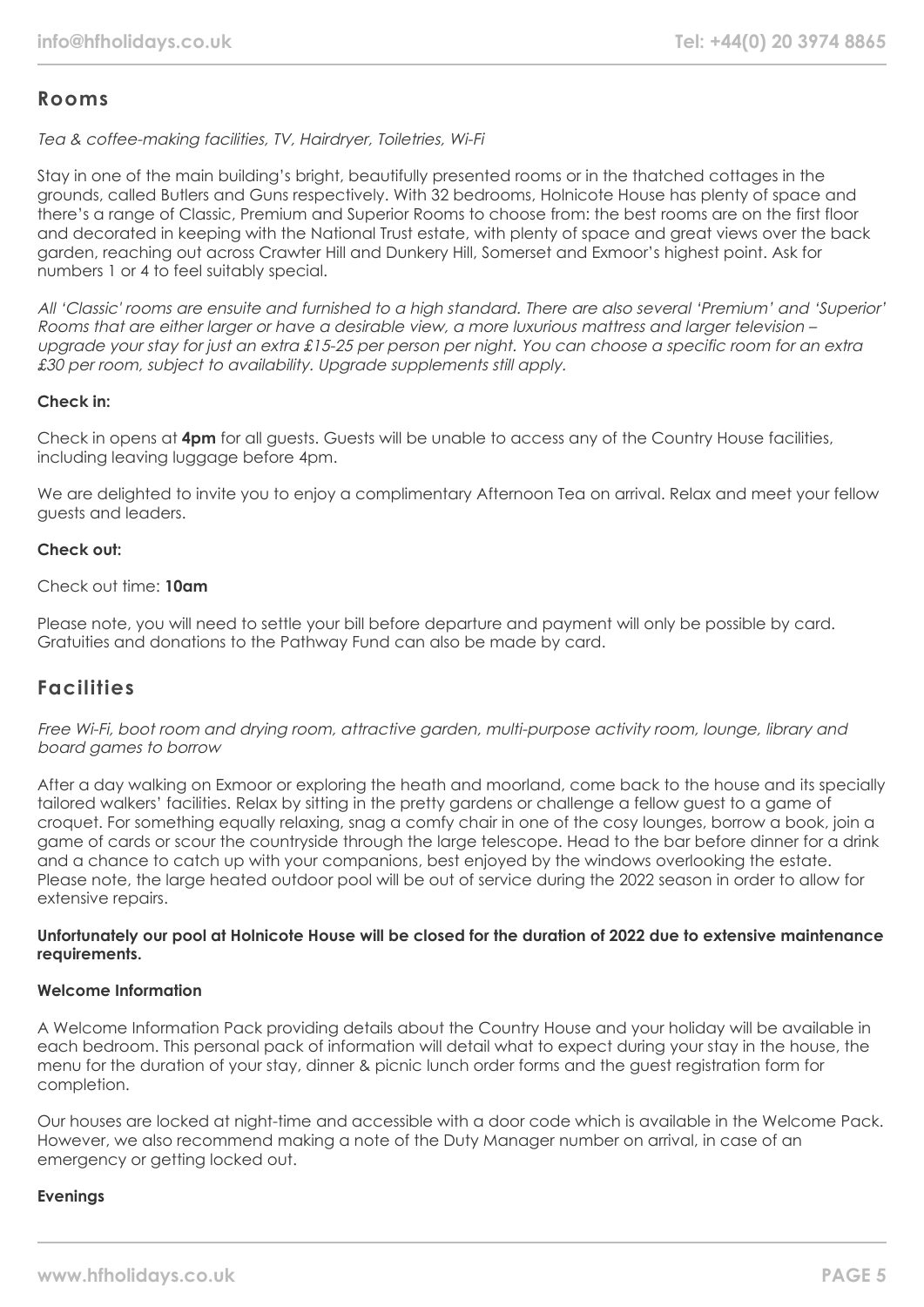Join our team after dinner on Wednesday evenings to see if you've got the knowledge to triumph in the HF Big Pub Quiz! There will also be another evening of entertainment at the beginning of the week which will vary depending on the house you are visiting.

If there are leaders resident, they will be available to chat to guests about self-guided walks. You can borrow walking route notes and maps from our Discovery Point.

#### **Walks Talks – Guided Walking Information Briefings**

Self-Guided guests are always welcome to join our Guided Walking briefings to hear about the local conditions.

Our leaders will deliver a Guided Walking Information Briefing on each arrival day before and after dinner followed by a group Walks Talk to let guests know about the following day's walks. Walks Talks are usually before and after dinner prior to each walking day. The information is repeated so you can join whichever time suits you.

If you are undecided which walk to do, our leaders will be available in the bar or lounge to answer any questions you might have. Our website contains up-to-date information about the walks for each holiday.

Before you leave for your walk your leader will run through a short safety briefing for the day.

Each day, the latest weather forecast will be displayed for all guests to check to ensure appropriate clothing is worn for the walks.

Please note, if you decide to do your own walks, or you are on a self-guided walking holiday, you must complete an Independent Walker Card each day. These can be found near the Discovery Point in the house.

#### **Food & Drink**

As at all our country houses, holidays are full board, from afternoon tea served as a welcome treat through that evening's meal to a hearty breakfast on the day of departure. Food at Holnicote House is varied with a strong emphasis on the use of seasonal British produce. Our experienced chefs create each dish using only the freshest ingredients and, when in season, use home grown herbs and vegetables taken from our own gardens to give a true taste of the local area.

Along with many hospitality business across the UK we are presently experiencing disruption to our food and drink supply chain. COVID continues to limit the ability of suppliers to deliver and the war in Ukraine (along with several other global challenges) is impacting availability of many basic products. We are working hard to ensure that these challenges do not negatively impact your holiday but ask for your understanding should we need to make last minute changes to dishes or menus.

#### **Accessibility**

For accessibility and assistance information, please contact our expert team on [020 3974 8865](tel:02039748865) or view the accessibility information online for [Holnicote House](https://www.hfholidays.co.uk/images/Documents/accessibility_statements/holnicote-house---accessibility-information---update-mar-2021.pdf)

#### **TRAVEL DETAILS**

Our address is: Holnicote House, Selworthy, Minehead, Somerset TA24 8TJ Tel: [01643 862013](tel:01643862013)

#### **By Train:**

The nearest railway station to Holnicote House is at Taunton. For train times and route planning by train visit [www.nationalrail.co.uk](https://www.nationalrail.co.uk/) or phone [03457 48 49 50.](tel:03457484950)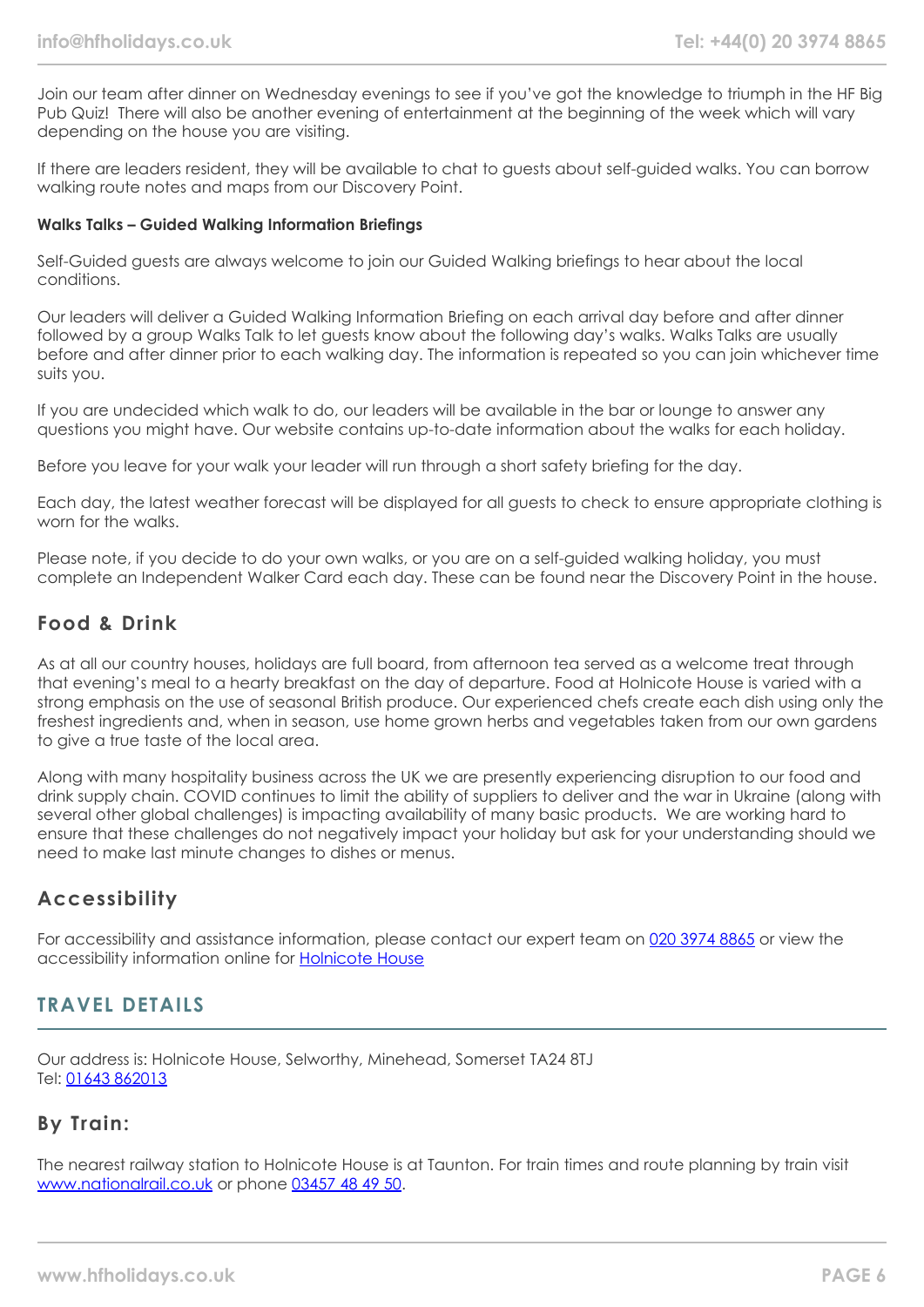# **By Taxi:**

The 30-mile journey from Taunton railway station takes approximately 55 minutes. You can pre-book a taxi from our recommended taxi company, Bossington Private Hire. As a guide price, it costs £56 per 4-seat taxi (2022 prices). A shared taxi will be arranged wherever possible. Please pre-book your taxi at least 7 days in advance by contacting:

Bossington Private Hire\* Tel: [+44 \(0\) 7971 044871](tel:07971044871) Email: [inbossington@gmail.com](mailto:mail:inbossington@gmail.com)

The return taxi journey can be arranged on your behalf by the Holnicote House Manager. \*Bossington Private Hire is not owned or managed by HF Holidays

## **By Bus:**

The number 28 bus operates between Taunton station and Minehead. The journey takes around 1½ hours. At Minehead change for the number 10 bus that will take you to the Selworthy turn (which is at the end of Holnicote House drive). A 2-minute walk along the drive will bring you to the house. Alternatively, pre-book a taxi from Minehead; the 6-mile journey will cost you approx.. £10 for a 4-seat taxi from our recommended taxi provider (see above). For bus times see [www.traveline.info](https://www.traveline.info/)

# **By Car:**

From Bridgwater take the A39 though the southern outskirts of Minehead towards Porlock. Holnicote House is on the left about 4½ miles out of Minehead, and about ¾ mile after the signpost to Luccombe (do not follow the signs to Selworthy). After the Selworthy Village sign look out for our sign 500 yards further on, on the left. Free car parking is available in the grounds.

# **Travelling From Overseas**

For most guests, travelling to London Heathrow airport is the most convenient option.

From Heathrow first take the train to London Paddington station. From here there are direct trains to Taunton. Its a relatively straightforward journey - allow 2½ hours. See [www.nationalrail.co.uk](https://www.nationalrail.co.uk/) for train times.

Bristol Airport may also be convenient for some guests. Take the bus and train to Taunton.

From Taunton you can travel on to Selworthy by bus or taxi (see above).

# **LOCAL AREA**

During your stay at Holnicote House you may enjoy visiting the following places of interest, either in your free time, on your journey to and from Selworthy or if you are on a self-guided holiday:

# **Selworthy Village**

Less than a mile from Holnicote House is [Selworthy village](https://www.visit-exmoor.co.uk/point-of-interest/selworthy). At first glance the thatched cottages seem typical of many ancient settlements in this area. However, Selworthy is not as old as it looks, having been rebuilt in 1828 by Sir Thomas Acland. Sir Thomas was a philanthropist and designed the 'model' village himself to provide housing for the aged and infirm of the estate. He used traditional designs and materials to create a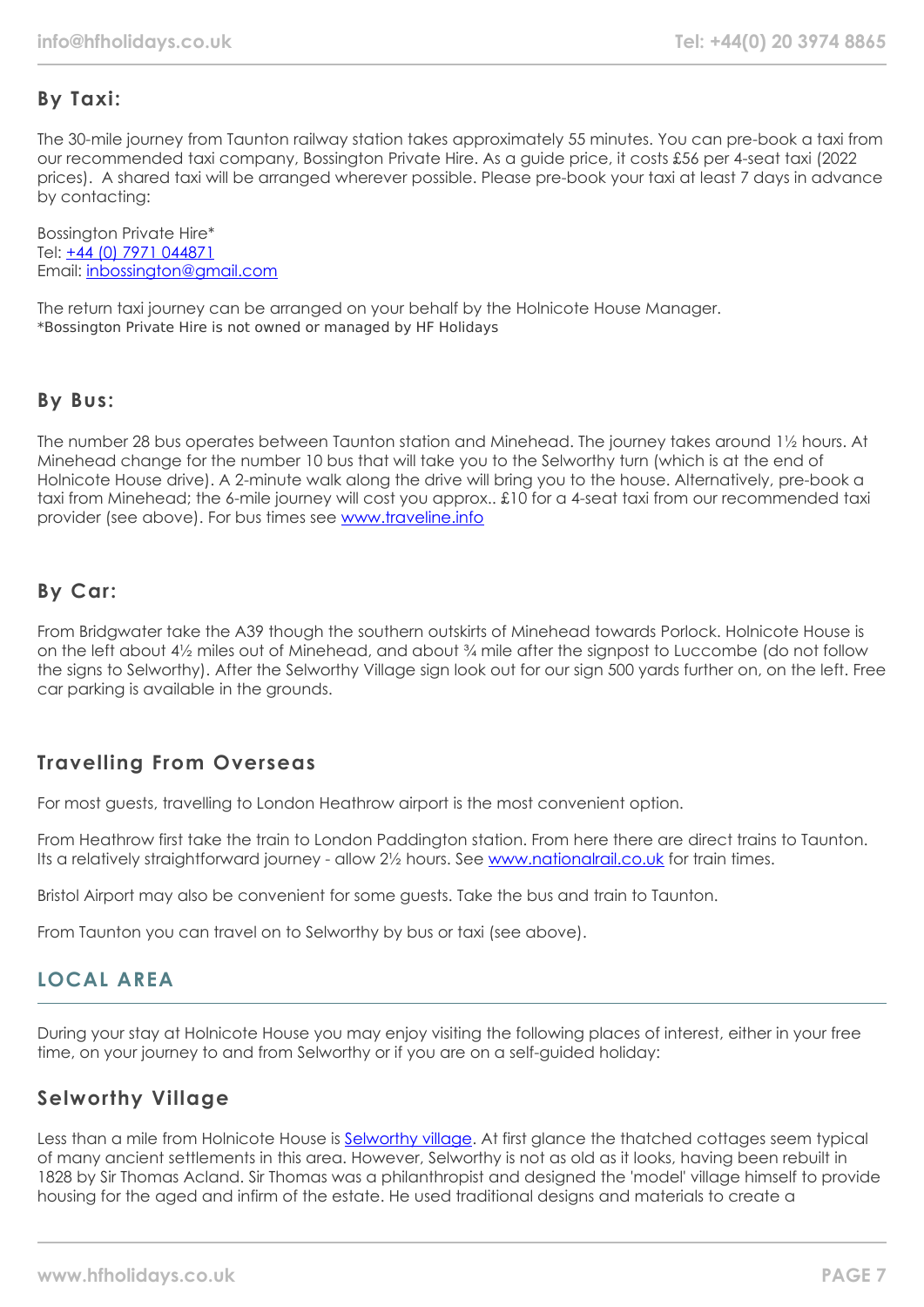deliberately old-fashioned village.

## **West Somerset Railway**

The [West Somerset Railway](https://www.west-somerset-railway.co.uk/) is Britain's longest steam railway with a line which goes from Minehead to Bishops Lydyard. Now lovingly restored by volunteers, the line recreates a classic Great Western Railway branch line with steam trains operating daily from April to October. Minehead station is 10 minutes' drive from Selworthy, or can be reached on the number 300 bus.

## **Dunster Castle**

An historic castle transformed into a comfortable stately home for the Luttrell family. Some highlights include the 'modern' 1950s kitchen and the snooker room. [Dunster Castle](https://www.nationaltrust.org.uk/dunster-castle-and-watermill) sits in extensive gardens, complete with its working watermill. The adjacent town of Dunster is full of character and also well worth a visit.

## **Lynton & Lynmouth**

The quaint Victorian town of [Lynton](https://visitlyntonandlynmouth.com/) sits high on a hill, overlooking the coast and Lynmouth harbour. The two settlements are connected by the historic cliff railway. The short walk from Lynton to the [Valley of Rocks](https://www.visit-exmoor.co.uk/point-of-interest/valley-of-rocks) is highly recommended.

# **Coleridge Cottage**

The poet Samuel Taylor Coleridge (1772-1834) and his wife Sara lived in the village of Nether Stowey, about 45 minutes' drive from Selworthy, from 1796 to 1799. In 1909 [Coleridge Cottage](https://www.nationaltrust.org.uk/coleridge-cottage) was acquired by the National Trust, and later restored and opened to the public.

#### **Hestercombe Gardens**

[Hestercombe Gardens,](https://www.hestercombe.com/) around an hour's drive away near Taunton, were constructed in three periods - a landscape garden from the 1750s, a Victorian terrace and shrubbery from the 1870s, and Edwardian gardens of 1904-1908 designed by Sir Edwin Lutyens and Gertrude Jekyll.

# **Arlington Court**

[Arlington Court,](https://www.nationaltrust.org.uk/arlington-court-and-the-national-trust-carriage-museum) about an hour's drive away near Barnstaple, is a fine Regency house set in an extensive estate. The grounds include a formal Victorian garden whilst the stables house the National Trust's carriage collection of over fifty horse-drawn vehicles.

## **USEFUL HOLIDAY INFORMATION**

## **Essential Information**

#### **Essential Equipment**

- Rucksack with a waterproof liner,
- Thermos flask for hot drink,
- Water bottle (at least 1 litre)
- Spare high-energy food such as a chocolate bar.
- Small torch
- First aid kit your leader's first aid kit doesn't contain any medication or blister kits (such as Compeed)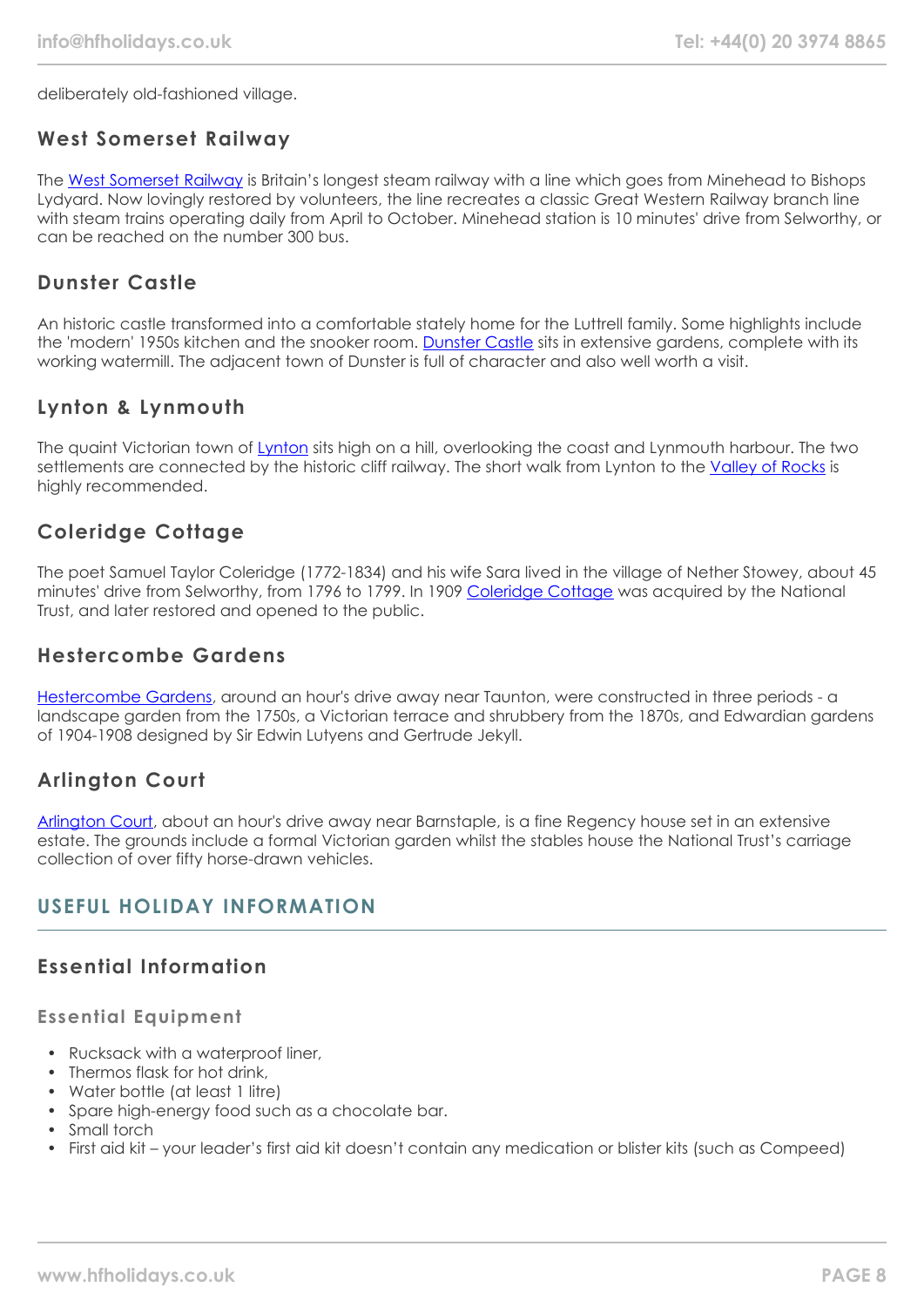#### **Optional Equipment**

- Walking poles are useful, particularly for descents
- Insect repellent,
- Sun hat,
- Sunglasses
- Sun cream
- Camera

## **Safety On Your Holiday**

Walks may be changed for safety reasons and are subject to a maximum and minimum number of guests.

Leaders always consider the safety of the group as a whole, and may need to alter or curtail the walk if the conditions dictate. Your leader may refuse to accept a guest while clothing, equipment or behaviour is unsuitable. In the event of a problem all leaders carry a mobile phone, first aid kit, group shelter, spare maps and a compass.

**Please note:** If you choose to leave the group your leader is no longer responsible for you.

If you have a particular health condition or disability please put this on your guest registration form. This information will be confidential to your leaders and the house manager, but leaders do need to take account of any issues when planning walks. Please carry a copy of these trip notes with you, or note down the contact phone number for your accommodation (details in the travel section) should you need them in case of emergency.

# **HOW TO BOOK**

When you're ready to book, you can choose to **book online** or book **over the phone**. Our website offers secure online booking for our holidays, is available 24/7, and offers more in-depth information about all our holidays. If you prefer to call us, our experienced and knowledgeable team are available to answer any specific questions you have and can offer guidance as to which holiday is best suited to your needs.

Our office is open: Monday to Friday: 9am – 5.30pm, Saturday: 9am – 1pm, Sunday & Bank Holiday Monday: closed

#### **PAYING YOUR DEPOSIT**

To secure the holiday of your choice, you will need to pay a deposit: UK & European Holidays: £150 per person and Worldwide Holidays: £250 per person. You can pay your deposit by debit or credit card with no additional card fees charged or make an online BACS payment directly into HF's bank account, please see details under BACS payments. You can also pay your deposit by cheque within seven days of booking. Cheques should be made payable to 'HF Holidays Ltd' with your booking reference / Order ID on the back.

#### **NON-MEMBER FEE**

Non-members can join our holidays by paying a Non-Member's fee of £30 per person per holiday. Alternatively, full membership is available from £100 – visit hfholidays.co.uk/membership for details.

#### **BACS PAYMENTS**

Please quote your booking reference / Order ID when you make your payment online: Bank Name: National Westminster Bank, Account Name: HF Holidays Limited, Account Number: 48904805, Sort Code: 60-00-01, IBAN: GB90NWBK60000148904805

Once we have received your booking and deposit, we will send a confirmation invoice to the lead name. Please check this carefully. For bookings 'with flights' it is essential that the names on your booking confirmation invoice match those on your passport for bookings overseas. Please advise us immediately of any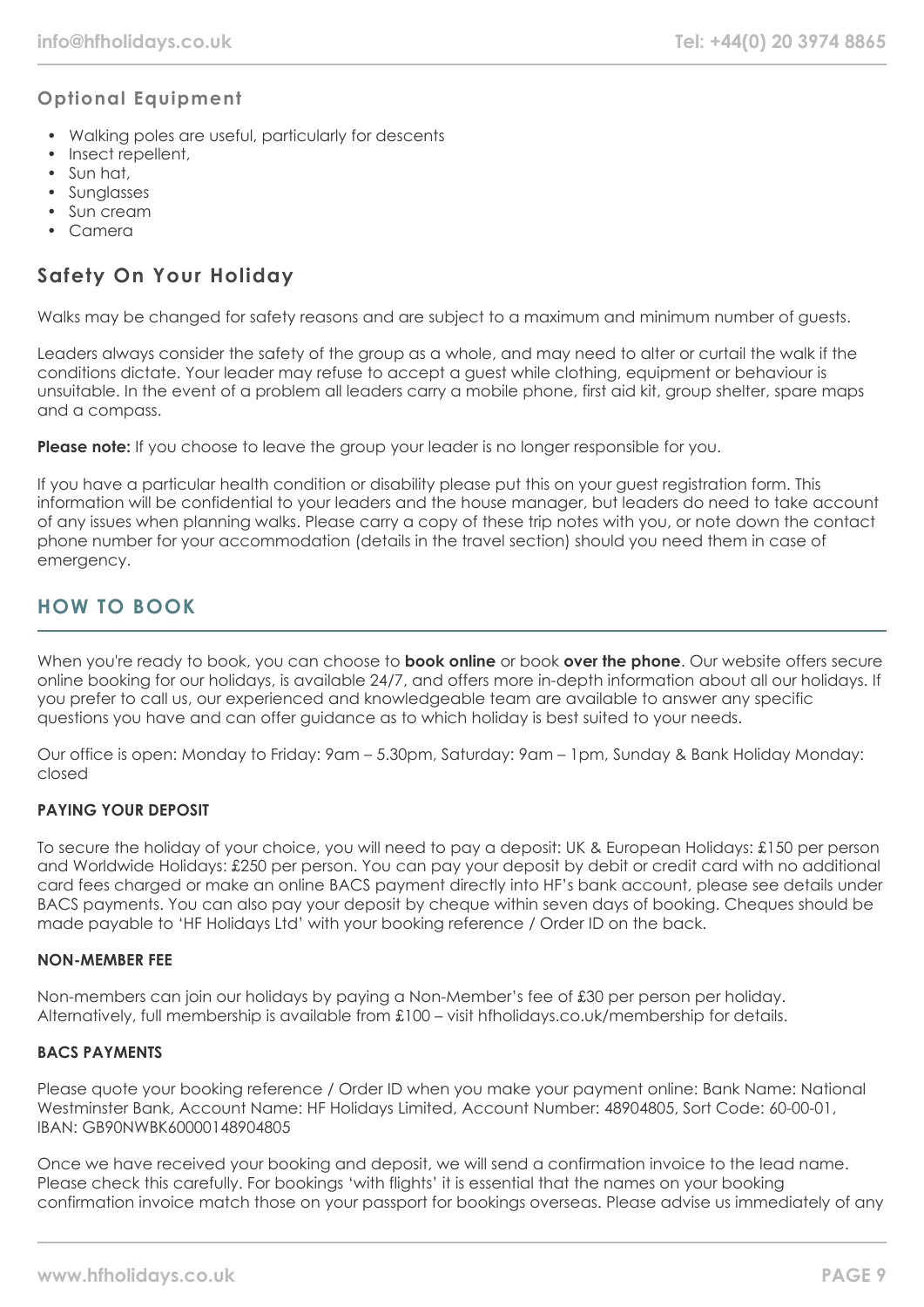errors. Any name changes after the balance of your holiday has been paid will be subject to a fee levied by the airline.

#### **MANAGE MY BOOKINGS**

Payments can also be made through the [Manage My Booking](https://www.hfholidays.co.uk/about-us/bookings/my-booking) function on our website. Click on the link at the top of our homepage. This is available to all customers who provide an email address at the time of booking.

#### **YOUR FINAL BALANCE**

Your final balance payment is due 6 weeks before departure if you are staying in an HF Holidays UK country house, 8 weeks before departure if you are travelling on one of our holidays in Europe and 10 weeks before departure if you are on a Guided Trail staying in one of our partner hotels or are travelling on a Worldwide holiday. As with paying your deposit, you can pay your final balance by debit or credit card, make an online BACS payment directly into HF's bank account or pay by cheque.

#### **TRAVEL INSURANCE**

Travel insurance is an important part of any booking and essential for one of our holidays. HF Holidays works with specialist. Insurance Brokers Campbell Irvine Direct. For more information or to obtain a quote call them on [01702 427 236](tel:01702427236) or visit [hfholidays.co.uk/insurance](https://www.hfholidays.co.uk/about-us/bookings/insurance)

#### **PEACE OF MIND**

#### **ATOL:**

The air holidays and flights in this brochure are ATOL-protected, since we hold an Air Travel Organiser's Licence granted by the Civil Aviation Authority. Our ATOL number is ATOL 710. In the unlikely event of our insolvency, the CAA will ensure that you are not stranded abroad and will arrange to refund any money you have paid us for advance bookings. For further information visit the ATOL website [atol.org.uk](https://www.atol.org/)

#### **MEMBER OF ABTOT:**

HF Holidays is a member of ABTOT (The Association of Bonded Travel Organisers Trust Limited) which provides financial protection under the Package Travel, Package Holidays and Package Tours Regulations 1992 for HF Holidays Ltd and in the event of their insolvency, protection is provided for the following: 1. non-flight packages commencing in and returning to the UK; 2. non-flight packages commencing and returning to a country other than the UK; 3. flight inclusive packages that commence outside of the UK and Republic of Ireland, which are sold to customers outside of the UK and Republic of Ireland. 1, 2 and 3 provides for a refund in the event you have not yet travelled. 1 and 3 provides for repatriation. Please note that bookings made outside the UK and Republic of Ireland are only protected by ABTOT when purchased directly with HF Holidays Ltd.

#### **TRIP NOTE VALIDITY**

These Trip Notes are valid based on the date printed at the bottom of the page. They will occasionally be updated post booking and pre-departure. We will send you the latest trip notes prior to departure through a link in your pre departure documents or we can send you a copy in the post if preferred.

In booking this trip you should be confident in your ability to participate in all activities described in these Trip Notes. If you have any doubt about your suitability you should call HF Holidays and ask to speak to one of the team about this itinerary.

The information in these Trip Notes is given in good faith. Where differences exist between the Trip Notes and our current brochure, the Trip Notes supersede the brochure. All holidays can be subject to unexpected changes; so please be prepared to be flexible where necessary. At times, it may not be possible to follow the itinerary as planned due to weather conditions, political, physical or other factors. In these circumstances we will make the best possible alternative arrangements to maintain the integrity of the original itinerary.